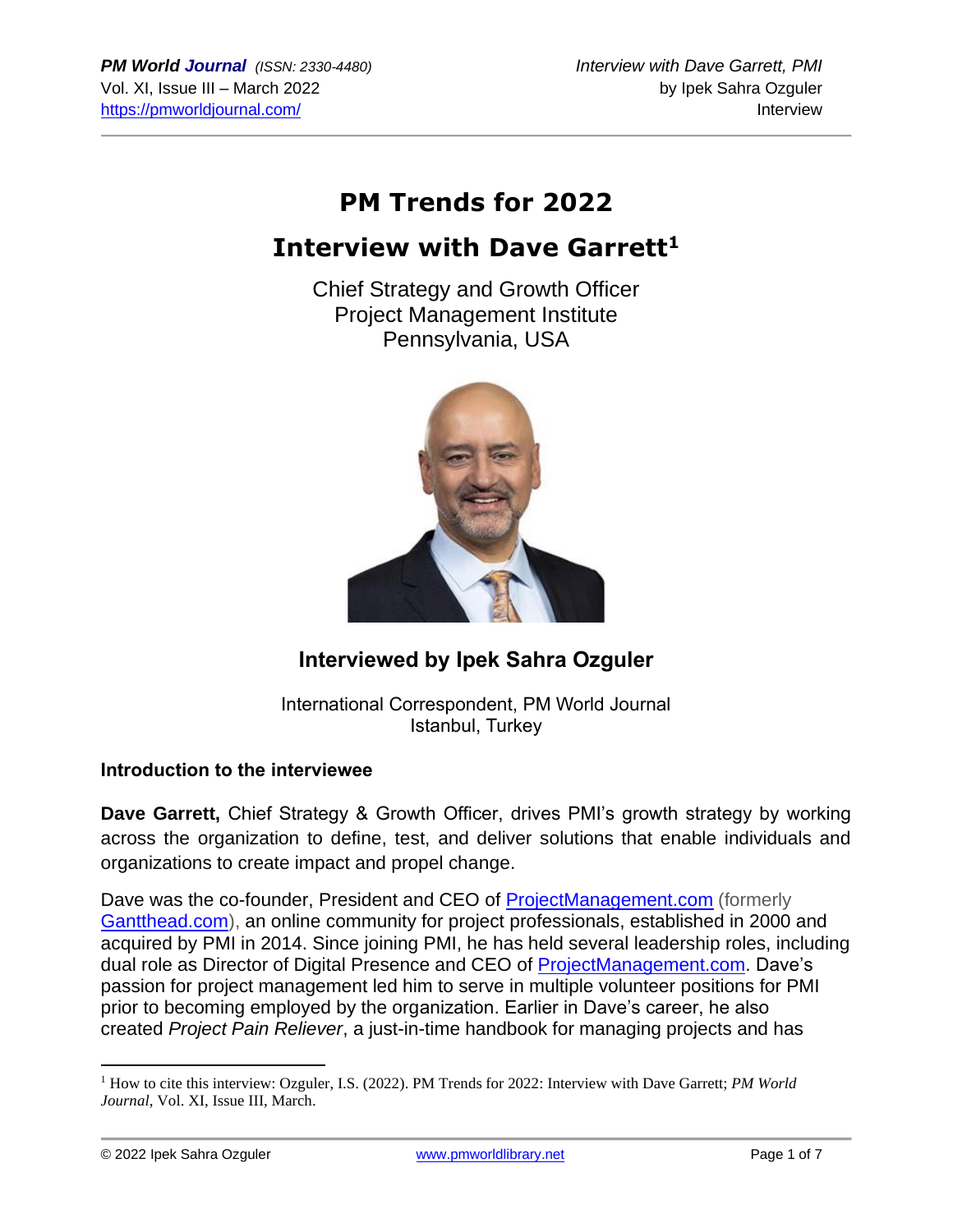published and bylined dozens of articles related to project management, technology trends, and more.

#### **Interview**

**Ipek Sahra Ozguler (Ozguler):** First of all, thank you for accepting an interview request from PMWJ about Trends in Project Management. What are share the key project management trends for 2022?

**Dave Garrett (Garrett):** Thank you for having me. Project management is a rapidly evolving field, and this year is no different. At **Project Management Institute** (PMI), it's our job to identify and understand the key trends that project professionals and changemakers alike should keep top-of-mind as they aim to adapt and thrive in the year ahead.

The skillset required of project professionals is never static – rather, as the workplace transforms, so too must the most highly sought-after project management skills. Project managers are increasingly tasked with driving change within their organizations and turning complex and ambitious ideas into reality. For this reason, interpersonal skills such as collaborative problem-solving, communication and flexibility have become just as important as business acumen and technical skills. At PMI, we call interpersonal skills "power skills" because they are essential at all levels of employees in an organization.

Project managers who are dedicated to creative problem-solving, communicating effectively, and using agility to offer flexible solutions when needed are the key to successful collaboration across the enterprise. This is especially true as organizations seek to break down siloes, encourage cross-functional teams, and make remote-first and hybrid work the new ways of working. Remote work can provide more flexibility and autonomy, but it can also make it difficult for employees to find a sense of balance within their personal and professional lives. Project managers must lead with empathy, making sure their team prioritizes their mental well-being and managing expectations to keep productivity high without burnout.

Expertly selecting and tailoring practices and methodologies is another way project managers can help their organizations adapt to change. Now more than ever, it is critical that project managers invest in their professional development through upskilling and reskilling so they can master these new ways of working. Becoming familiar with a broad range of approaches and becoming certified in those that are key to help project managers on their path to gaining new business, technical, and power skills.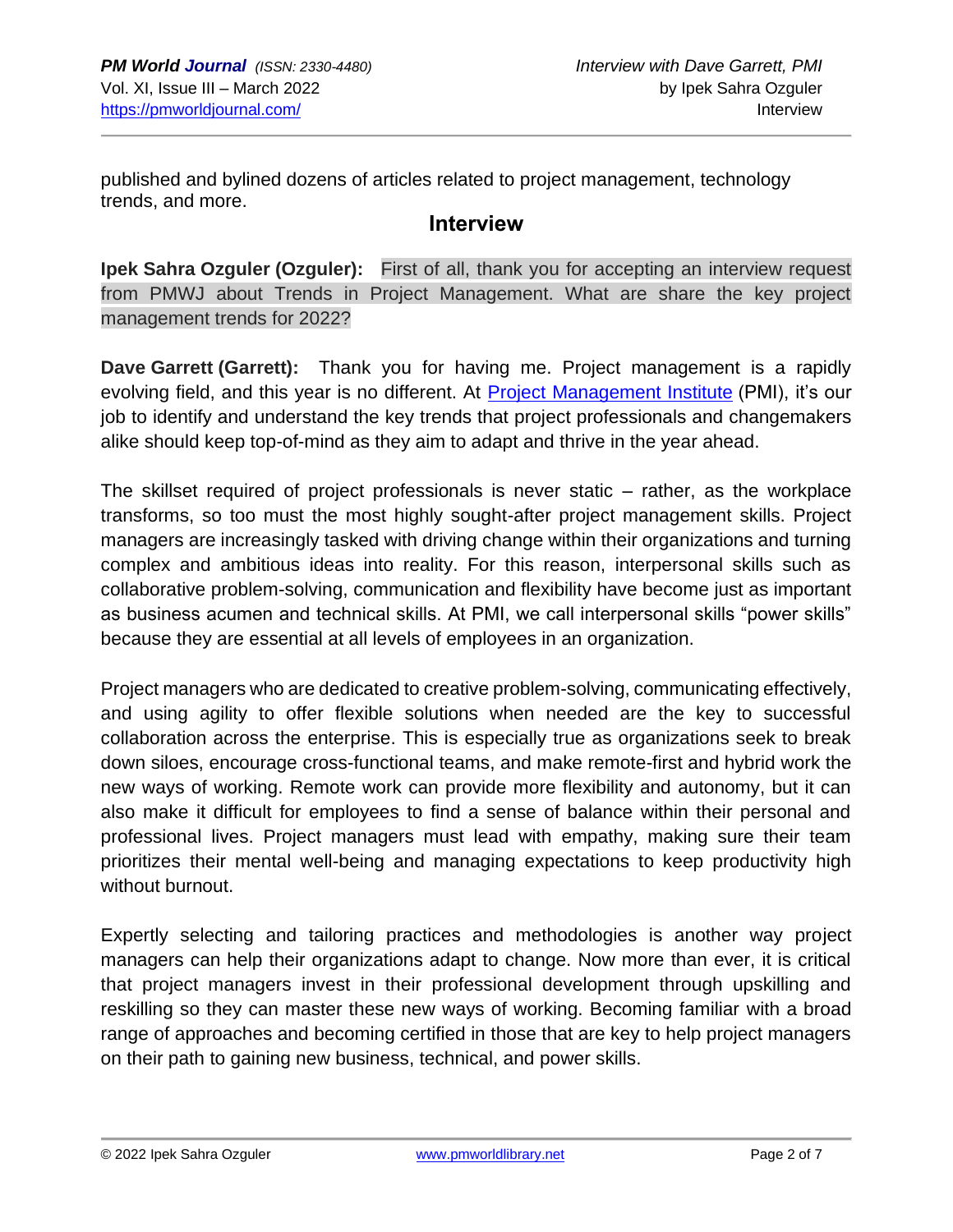These trends have transformed the workplace in the past, but today they're shaping up in new ways and with new implications for project professionals and organizational leaders. Reexamining how we live and work has led to an interesting and important conversation on how the role of project managers within their teams and organizations will evolve in 2022 and beyond.

#### **Ozguler:** Why is the certification so important?

**Garrett:** Certifications allow project managers to advance their skillsets, stay current with evolving practice standards, grow in their careers, and increase their earning potential. At face value, certifications give professionals immediate credibility, making them more attractive as applicants by simultaneously demonstrating their proficiency in the field and showcasing their commitment to continuous learning.

There's a certification for everyone, depending on their interests and career aspirations. For those looking to obtain their first certification, the **[Project Management Professional](https://www.pmi.org/certifications/project-management-pmp)** (PMP)<sup>®</sup>, which equips project managers with the skills to deliver value, drive business results and increase their organization's impact, is a good place to start. We also offer courses focused on specific methodologies and industries, such as the [Agile Certified Practitioner](https://www.pmi.org/certifications/agile-acp) (PMI-ACP)®, which specializes in agile principles, and [Construction Professional in Built](https://www.pmi.org/certifications/construction)  [Environment Projects](https://www.pmi.org/certifications/construction) (CPBEP)™, which empowers project managers in the construction industry to bring large, complex projects to life. PMI's offerings in Disciplined Agile can help project managers not only learn new techniques, but also help them navigate the world of Agile approaches.

For project managers who are looking for a new job in 2022, adding certifications to your resume can catch the attention of hiring managers, helping you to stand out as a candidate and proving you have a proactive approach to professional development that will allow you to master your next role in project management.

**Ozguler:** The projects of the present and future need project managers who are strategic partners and changemakers. What will be the new must-have project management skills?

**Garrett:** According to our recent [Talent Gap report,](https://www.pmi.org/learning/careers/talent-gap-2021) the global economy will need 25 million new project professionals by 2030. And, the skills these professionals need to drive project success will continue to evolve.

© 2022 Ipek Sahra Ozguler www.pmworldlibrary.net www.pmworldlibrary.net Page 3 of 7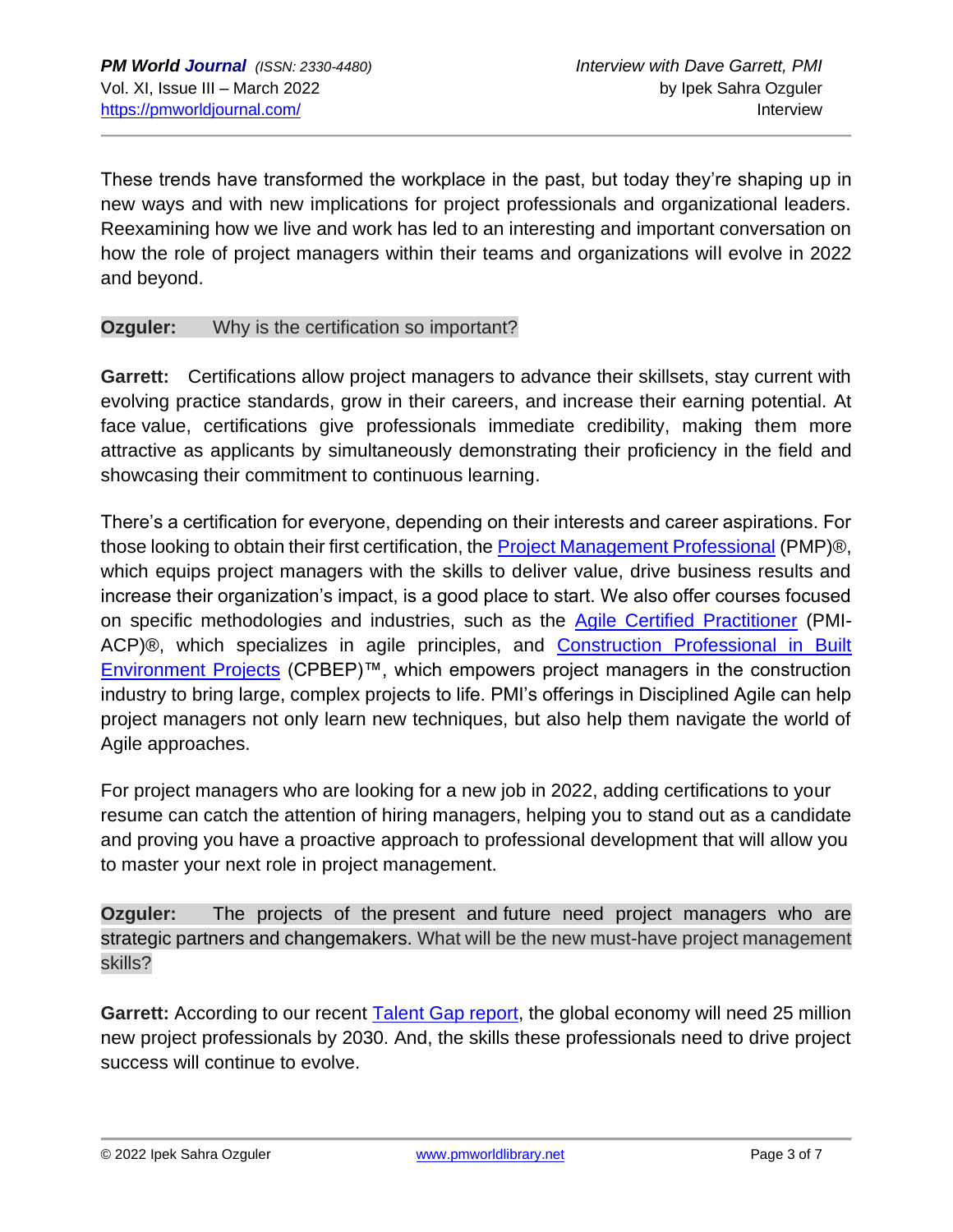There's an increased need for skilled project managers who are strategic partners and changemakers. Project management is no longer solely managing scopes, schedules, budget and asking, "are you done yet?" Artificial intelligence and other new technology help to centralize these more administrative aspects of project management and project professionals are now focusing on influencing outcomes, building relationships, and achieving the strategic goals of organizations.

In fact, according to [PMI and PwC's latest global research,](https://www.pmi.org/learning/thought-leadership/narrowing-the-talent-gap) a mix of interpersonal skills – what I mentioned earlier and what PMI calls "power skills" – and business acumen skills are deemed critical to the successful delivery of projects. Power skills like relationship building, collaborative leadership, strategic thinking, and creative problem solving, combined with commercial awareness, are essential in contributing to organizations' overarching strategy and will make project managers infinitely more hirable.

**Ozguler:** Hybrid work brings its own challenges. How can project managers overcome them?

**Garrett:** As it becomes apparent that hybrid and remote-first work is here to stay, many organizations are thinking through how they can perfect these once-atypical ways of working that have become the norm over the past two years. There is a lot to be gained from these work models – including being able to hire top talent from anywhere in the world – but project managers will need to overcome the challenges of hybrid and remote work for the long haul to align on workday expectations, establish best practices to keep information and ideas flowing, and deliver results.

Project managers will need to use agile approaches to push decision-making down and ownership of outcomes high as the way we work remains flexible. Embracing collaborative technologies that help project managers and changemakers work across regions and time zones will prove to be what truly makes a difference in how these professionals deliver results within their organizations.

And it goes beyond the technologies and technical skills needed to complete tasks and drive project success. Again, project managers need to have power skills to forge deeper connections, easing some of the difficulties of not being in the same physical space and allowing for a more integrated team environment as colleagues work together through technology.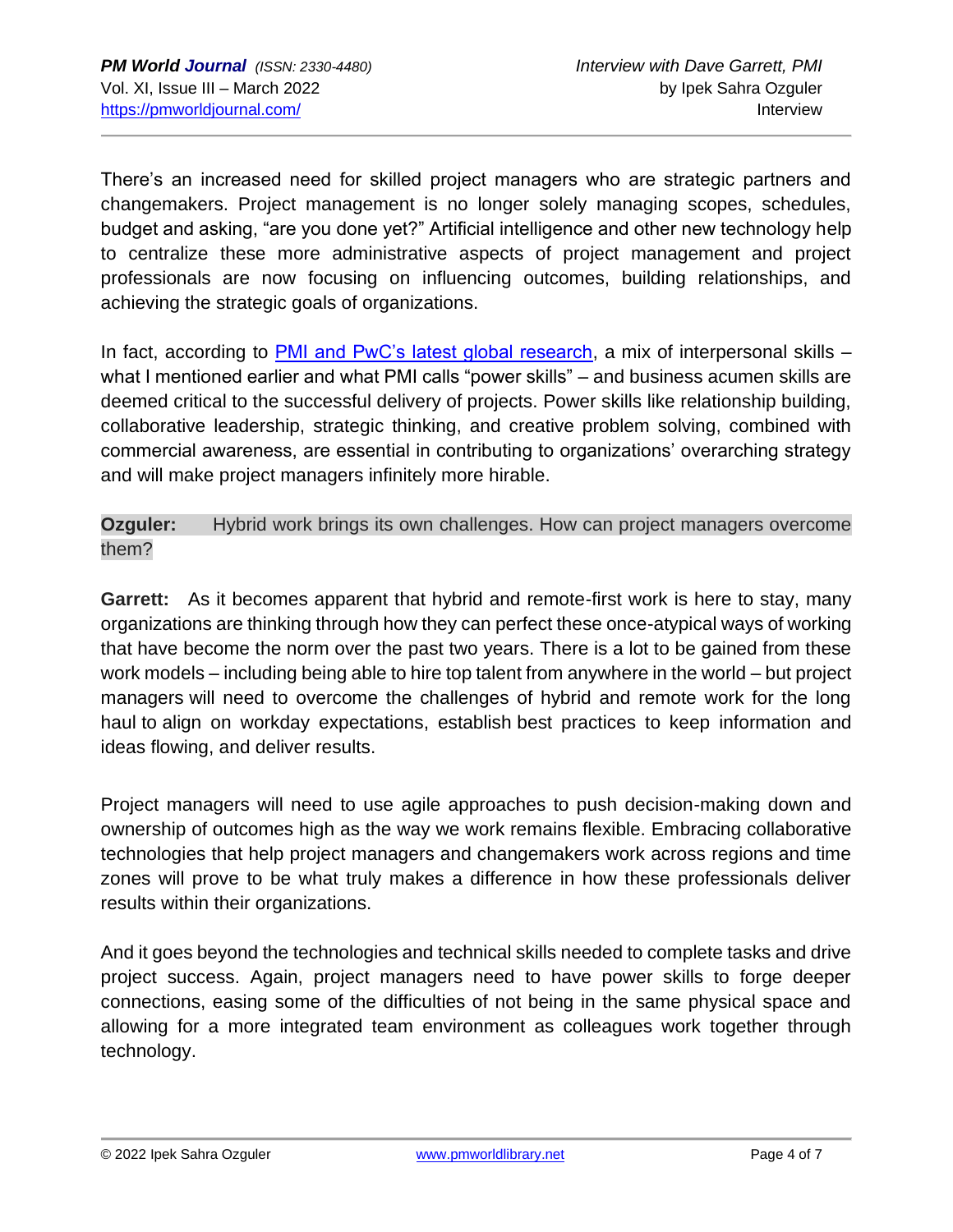**Ozguler:** You stated that "mix up practices and methodologies" is another trend. Please explain in detail.

**Garrett:** As the project management profession continues to evolve, digital transformation drives organizational strategy, and organizations navigate ongoing and rapid change, it's no longer practical to rely on one practice or methodology that may have worked in the past. Project managers must have a toolkit of project management frameworks at their disposal that they can apply to different projects based on the specific goals, how teams are constructed, and in response to changing market conditions.

In response to the shift away from one way of working and the need for project managers to embrace different practices and methodologies depending on the situation, we've updated our product offerings accordingly. For example, our **[Disciplined Agile®](https://www.pmi.org/disciplined-agile)** offerings allow practitioners to browse a broad range of Agile practices, guiding them toward the best way of working for specific projects. These offerings do this while promoting continuous improvement and ongoing learning for individuals and teams. From our perspective, true business agility comes from the ability to select the right approach for the right situation to expand your horizons and adapt to new ways of working.

As another example, we've updated our **[Project Management Professional](https://www.pmi.org/certifications/project-management-pmp)** (PMP)<sup>®</sup> certification to have a greater emphasis on a more diverse tool kit, including Agile and hybrid approaches, coupled with critical collaborative leadership skills, new technologies, and improved practices. Because it encompasses such a robust skillset, the PMP® is a way for professionals to "future-proof" their careers by demonstrating their expertise and resiliency, using power skills, and deploying hybrid approaches to lead change and manage through uncertainty.

**Ozguler:** "PMI recently conducted a survey on driving factors of the Great Resignation and found that 45% of respondents want to learn project management skills in a managerial role, highlighting the need for upskilling no matter where you fall within the organization chart." What is upskilling? How does the organization upskill employees and why upskilling is so important?

**Garrett:** Upskilling, or learning more advanced skills through additional education and training, is essential because it's how organizations and industries evolve. By making upskilling a strategic priority, leaders can demonstrate to employees how invested they are in their success, and they can show stakeholders how dedicated they are to delivering value.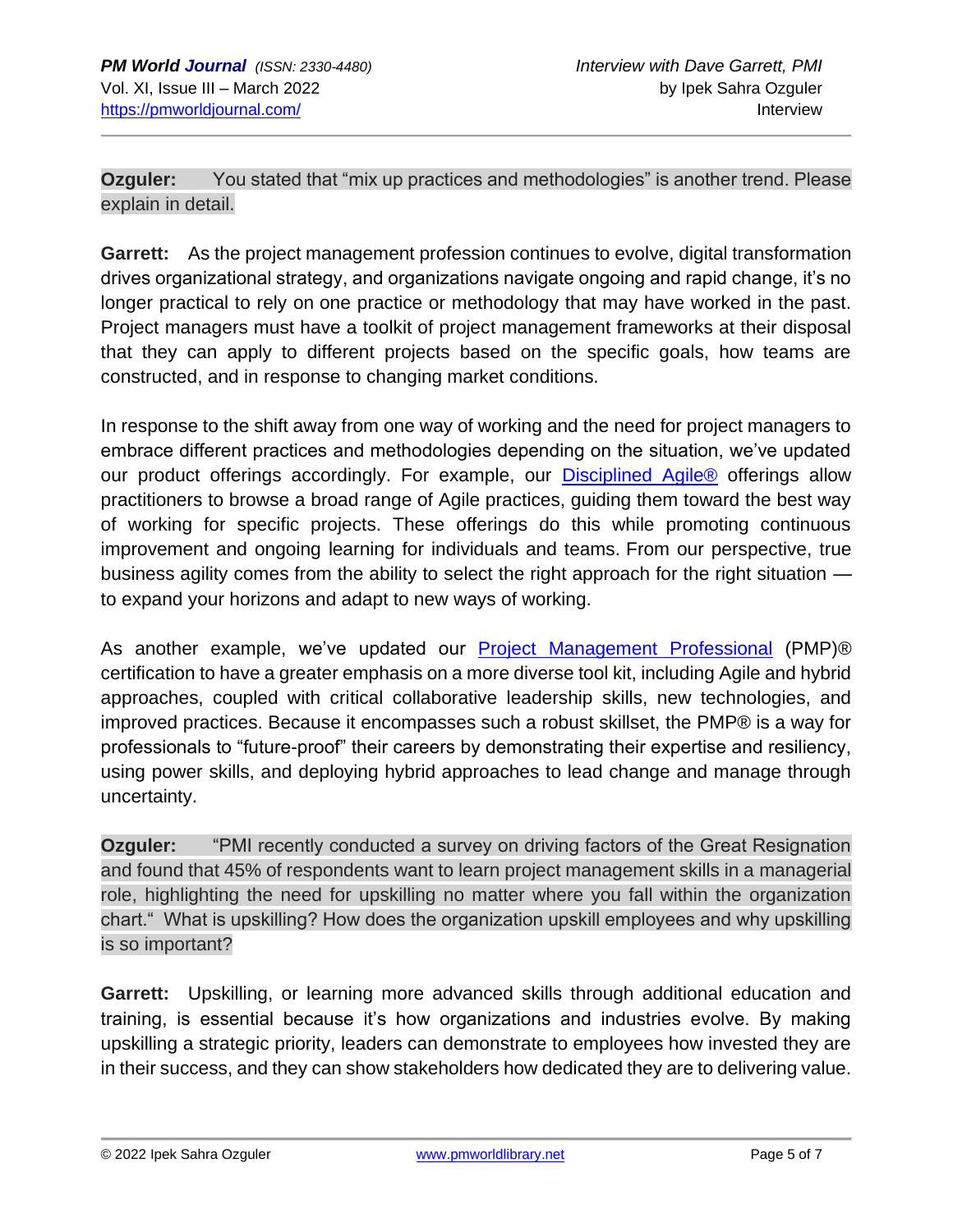Job seekers want to work at organizations that are willing to invest in their professional development and growth. In fact, [a recent survey PMI conducted](https://community.pmi.org/blog-post/70950/job-seekers-survey-reveals-the-hidden-motivations-behind-the-great-resignation#_=_) of current or recent job seekers in the U.S. found that the opportunity to learn new skills was one of the top motivations for looking for a new job.

Upskilling must be deliberate and something that is encouraged from top leadership, all the way down. For example, at PMI, we've designated "No-Meeting Tuesday Mornings" and encourage our people to invest that time in their own professional development, such as by taking a course or pursuing a certification.

**Ozguler:** Thank you for giving detail information.